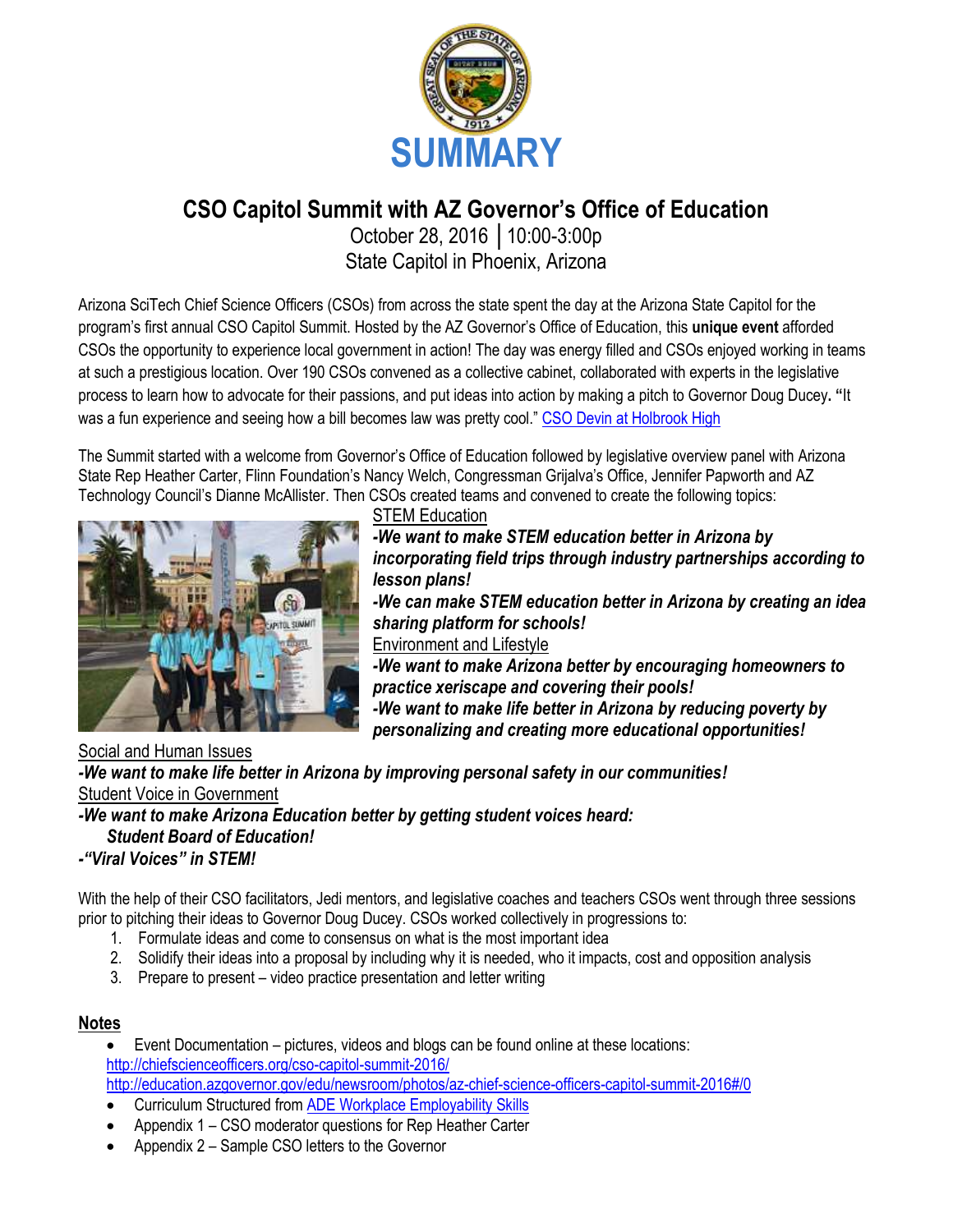

### **Chief Science Officer Capitol Summit - Programming**



**Welcome and Legislative Panel** The CSO Capitol Summit kicked off with a greeting from Dawn Wallace, Senior Advisor for the Governor for Education and Strategic Initiatives. CSO moderators asked questions to the legislative panel. CSOs learned about their role in the law-making process

#### **Session 1 Ideation**

CSOs teamed based on topics of interest. CSOs brainstormed on actionable ideas

that will make life better in our state. Their proposals were further strengthened with the help of local legislative coaches. CSOs learned about their civic action responsibilities and were exposed to STEM careers in government.

#### **Session 2 Proposal**

CSOs continued to work in their collective action to further their ideas into a final





proposal. With the help of the legislative coaches, CSOs worked together to strengthen their concepts and justifications. CSOs received first-hand experience of how to make their ideas law ready.

#### **Session 3 Preparation**

CSO teams reconvene to prepare to "wow" the Governor. CSOs teamed to work on the presentation, video, and

write letters. Local media specialists and lobbyists coached CSOs on how to sell their ideas honestly and persuasively. CSOs realized how Individual voices can become more powerful when combined collectively





### **Present Proposal - Pitch to Governor Doug Ducey**

CSOs met Governor Doug Ducey! CSO presented their team proposals and received feedback from Governor Ducey. All teams took a picture with the Governor and received a participation certificate signed by Governor Dr. Babendure! CSOs learned that their student voice matters and adults want to hear what they have to say!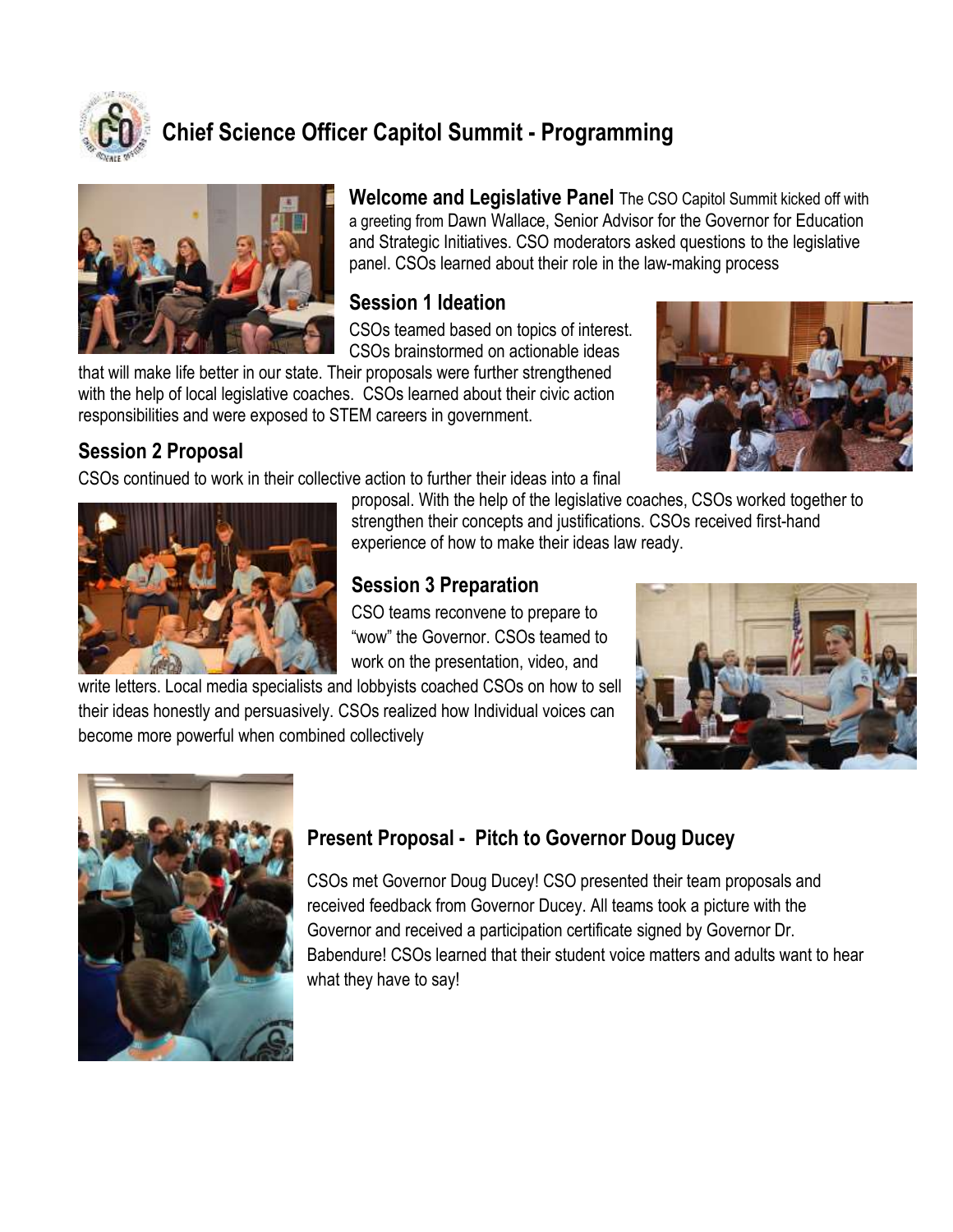

### **AZ STEM Education Issues**

CSO Facilitator: Sage, Centerra Mirage STEM Academy Adult Facilitator: Bruce Jones, Mesa Public Schools

### *We want to make STEM education better in Arizona by incorporating field trips through*

*industry partnerships according to lesson plans!*

Why is it needed?

- One field trip for each unit you learn in school
- Helps kids apply things they learn in school to the real world
- Gives students a taste of their future sets them on a career track



Starts from each individual school district and expands throughout state

### Who gets impacted?

- The primary people getting impacted are students from  $6<sup>th</sup> 12<sup>th</sup>$  grade
- Field trips are dependent according to grade level
- Companies (STEM-related)
- Companies/businesses get advertisement through partnerships with schools
- Teachers/advisor will have a different way to teach

### Cost

- It might cost a lot for companies to invest in many field trips for a lot of schools
- We can hold fundraisers, request funding from partnerships, sponsorships in advertisements

### **Opposition**

- Teachers don't want to give up class time Solution: incorporate field trips with lesson plans
- Lack of student interest Solution: hands-on, interactive activities
- School districts might not want it because it interferes with core-curriculum values Solution: the field trips connect the curriculum to real life, developing a better understanding of the concept in students

### Next Steps

 **CSO Sage and team has written a fact sheet for the White House to consider the AZ Technology Field Trip day! He has over 25 companies signed up to do so.**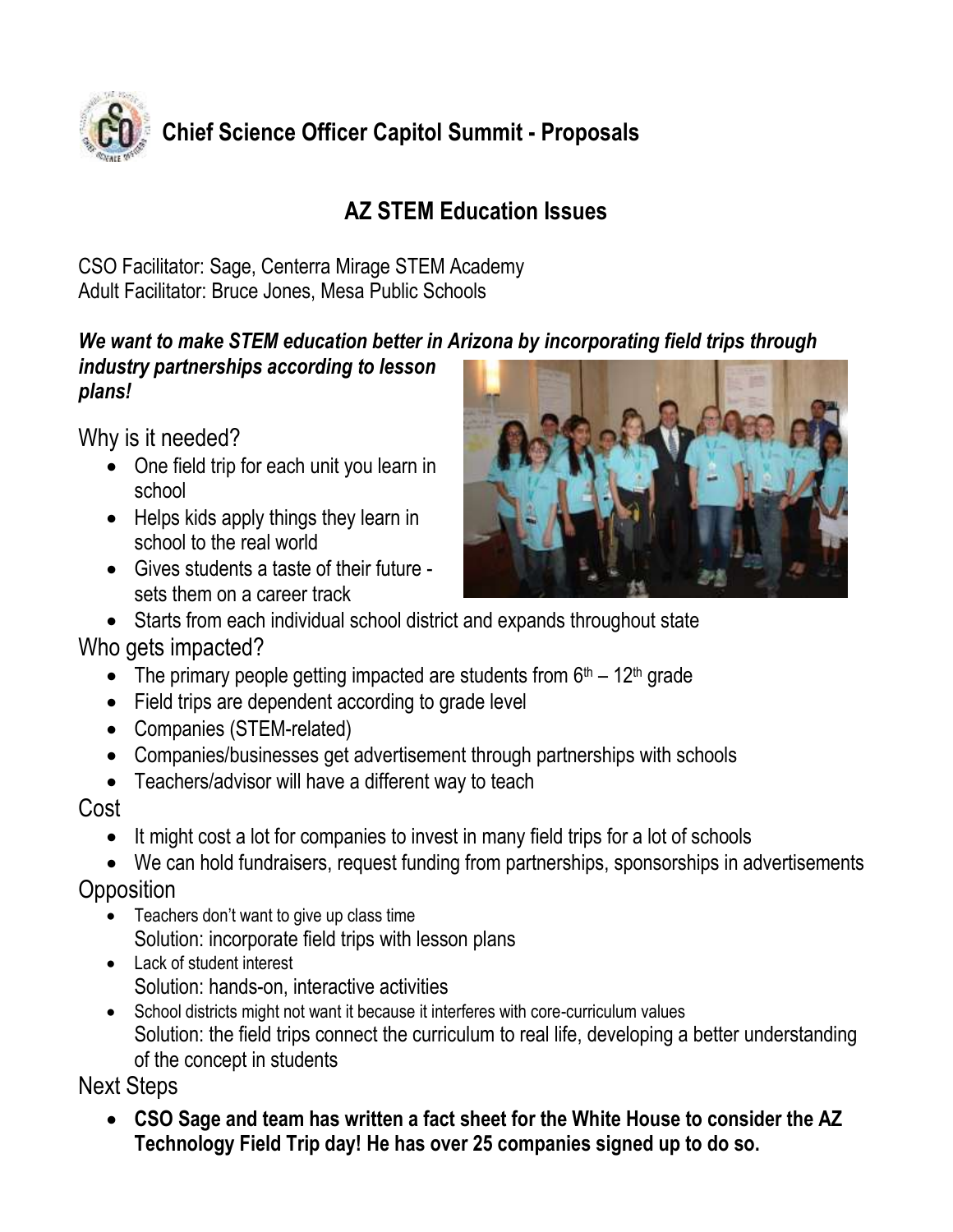

### **AZ STEM Education Issues**

CSO Facilitator: Jared, Mountain Ridge High School Adult Facilitator: Bruce Jones, Mesa Public Schools

#### *We can make STEM education better in Arizona by creating an idea sharing platform for schools!*

Why is it Needed?

- Provides equal opportunity
- School communication
- Happiness of students
- Better workers for the future
- Make people want to stay in AZ (college/career ready)

Who gets impacted?

- Students
- Workers-Job opportunities
- Schools without resources

### Cost

- Nonprofit funding -Seed money
- Low impact on tax payers

### **Opposition**

- Is something already existing?
- Participation?
- Mandates?
- Training teachers?
- Will it expand?

### Start up plans

- Work with STEM Network, but they don't have teacher to teacher interaction
- Make funding go better through co-ops
- Study participation and grad rates
- Track interest, add video
- Incentives: test scores, better programs, share ideas
- 5 year study and keep it running tracking systems
- Online presentation/video, help center

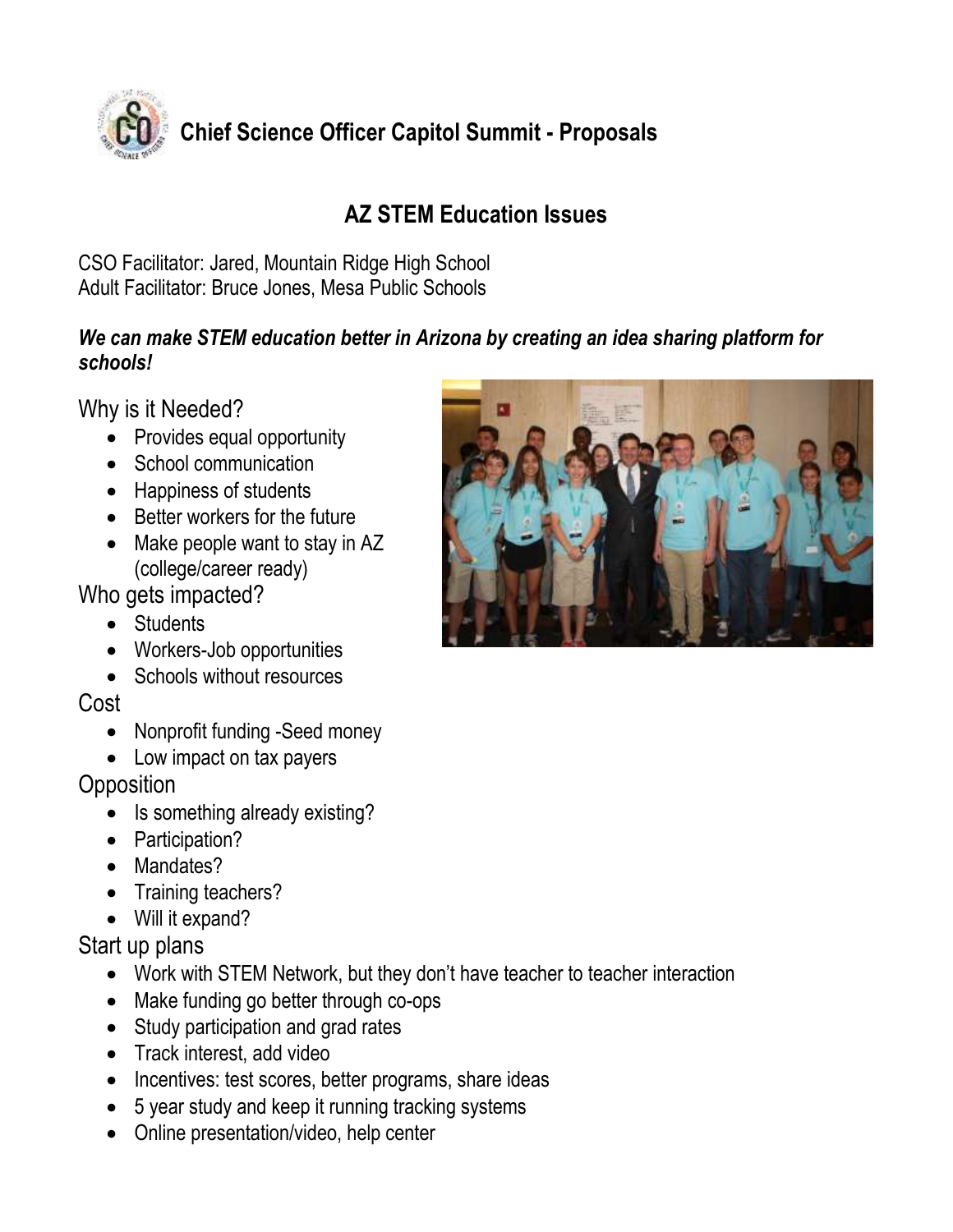

### **Arizona Environment & Lifestyle**

CSO Facilitator: Calvin, Sequoia School Adult Facilitator: Colleen Howard, Mesa Public Schools

#### *We want to make Arizona environment and landscape better by encouraging homeowners to practice xeriscape and covering their pools!*

Why is it needed?

- Water and Energy conservation
- Less money
- Less wildlife in pools
- Less danger
- Yards: less maintenance
- Conserving/preserving desert Who gets impacted?
	- Homeowners
	- Landscapers
	- Farmers
	- Ranchers

Cost

- Astroturf: \$5 \$25 per square
- Less expensive: rock, gravel, soil (gravel \$30/ton + transportation and labor)
- Pay for covers (H.O.H.)
- Fine for not covering pools
- Any current pools need to buy pool covers

**Opposition** 

- Farmer/rancher might not grow plants/animals
- People want privacy
- Xeriscape: want to play sports
- Might not look good
- Owners might not want to put money into pool covers

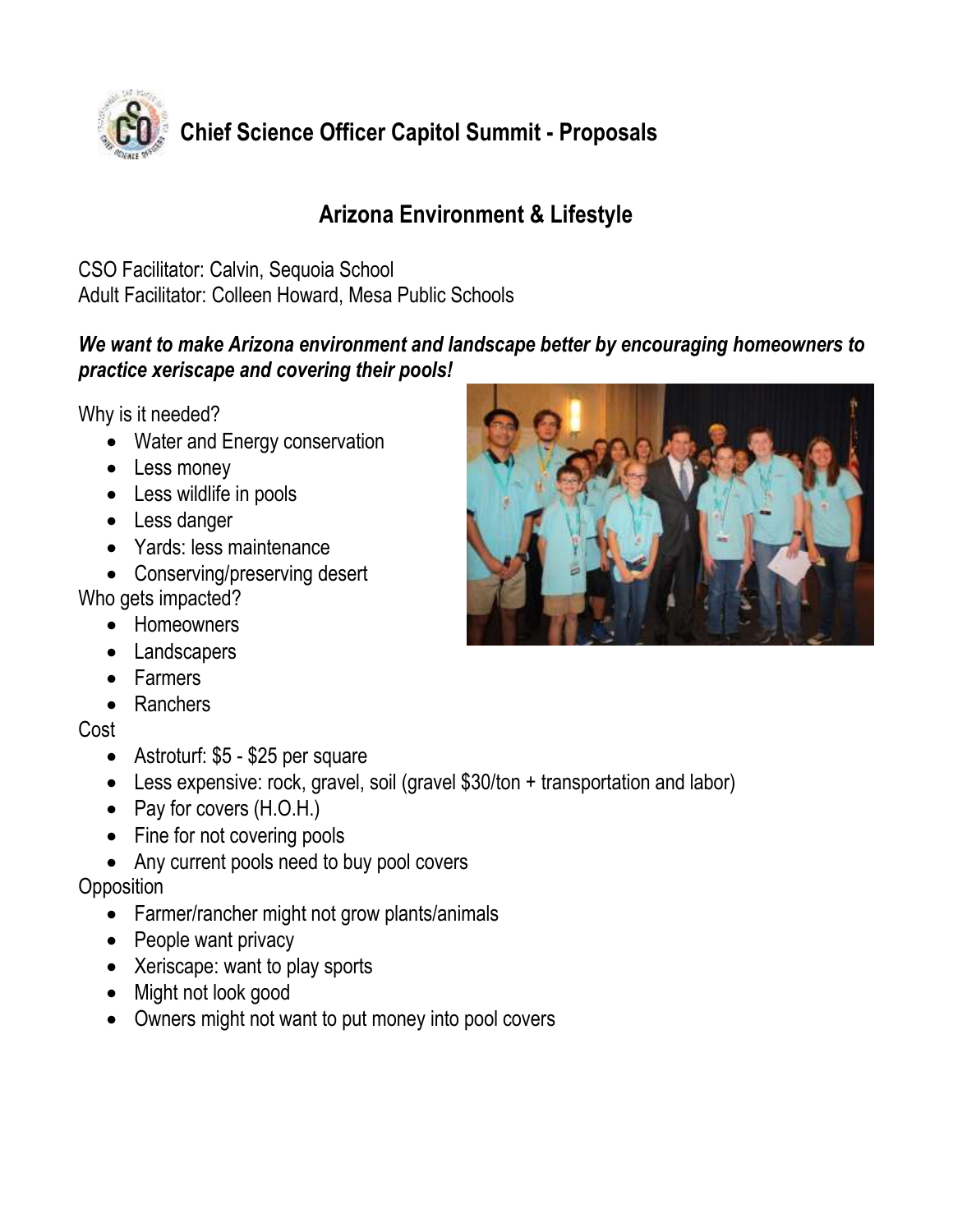

### **Arizona Environment & Lifestyle**

CSO Facilitator: Angie, Alhambra High School Adult Facilitator: Colleen Howard, Mesa Public Schools

#### *We want to make life better in Arizona by reducing poverty by personalizing education and creating more educational opportunities!*

Why is it Needed?

- Educational opportunities train people for many types of work fields
- Better economy and decreased violence
- Higher literacy rate
- More high school and college graduates
- $\bullet$  More jobs higher pay

Cost

- Teachers
- Supplies
- Classrooms
- Experts
- Certifications
- Building Cost and Utilities

**Opposition** 

- Cost- time and money for smaller classrooms
- May need to increase taxes to support
- Teacher Shortage

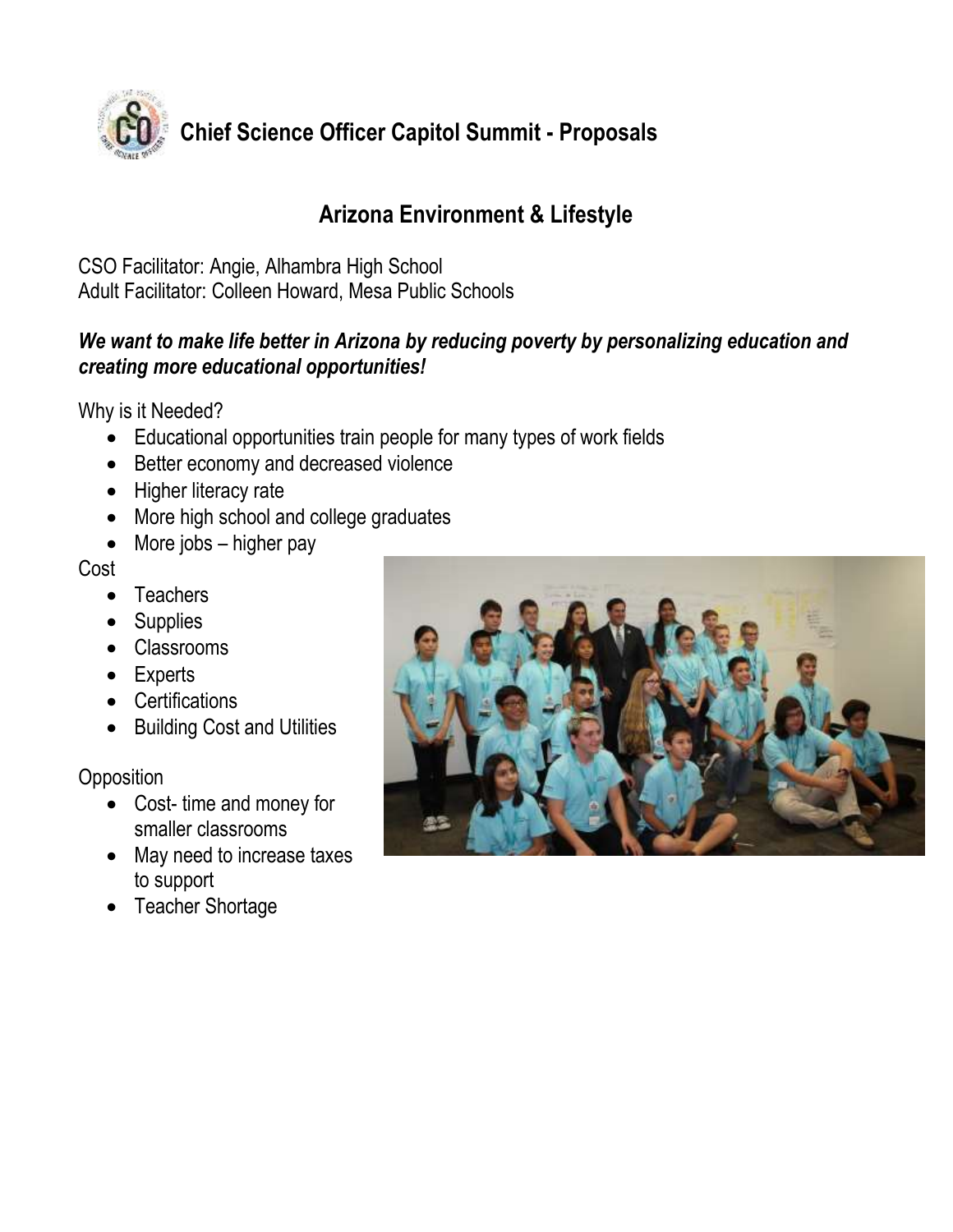

### **Social and Human Issues**

CSO Facilitator: Dana, Sandra Day O'Conner High School CSO Facilitator: Alexus, Williams Field High School Adult Facilitator: Denise Hicks, Avondale Elementary District

#### *We want to make life better in Arizona by improving personal safety in our communities!*

Why is it needed?

- Increased driving and personal safety
	- $\circ$  Moving signs draws attention
	- o Lower speed limits
	- $\circ$  Stopping at crosswalks
- Increased neighborhood safety
	- o Watch-groups
	- o More cameras/monitors
	- $\circ$  Panic buttons

Who gets impacted?

Everyone in the communities

Start up plan

- Implement CSO created panic buttons = P.A.S.S. "Personal assistance security system"
- Escorts: community/trained dogs
- App/call boxes: surveillance
- Neighborhoods/parks
- Volunteers/donations
- Security grants: \$
- Programs for driving safety
- Write letters to Governor Ducey

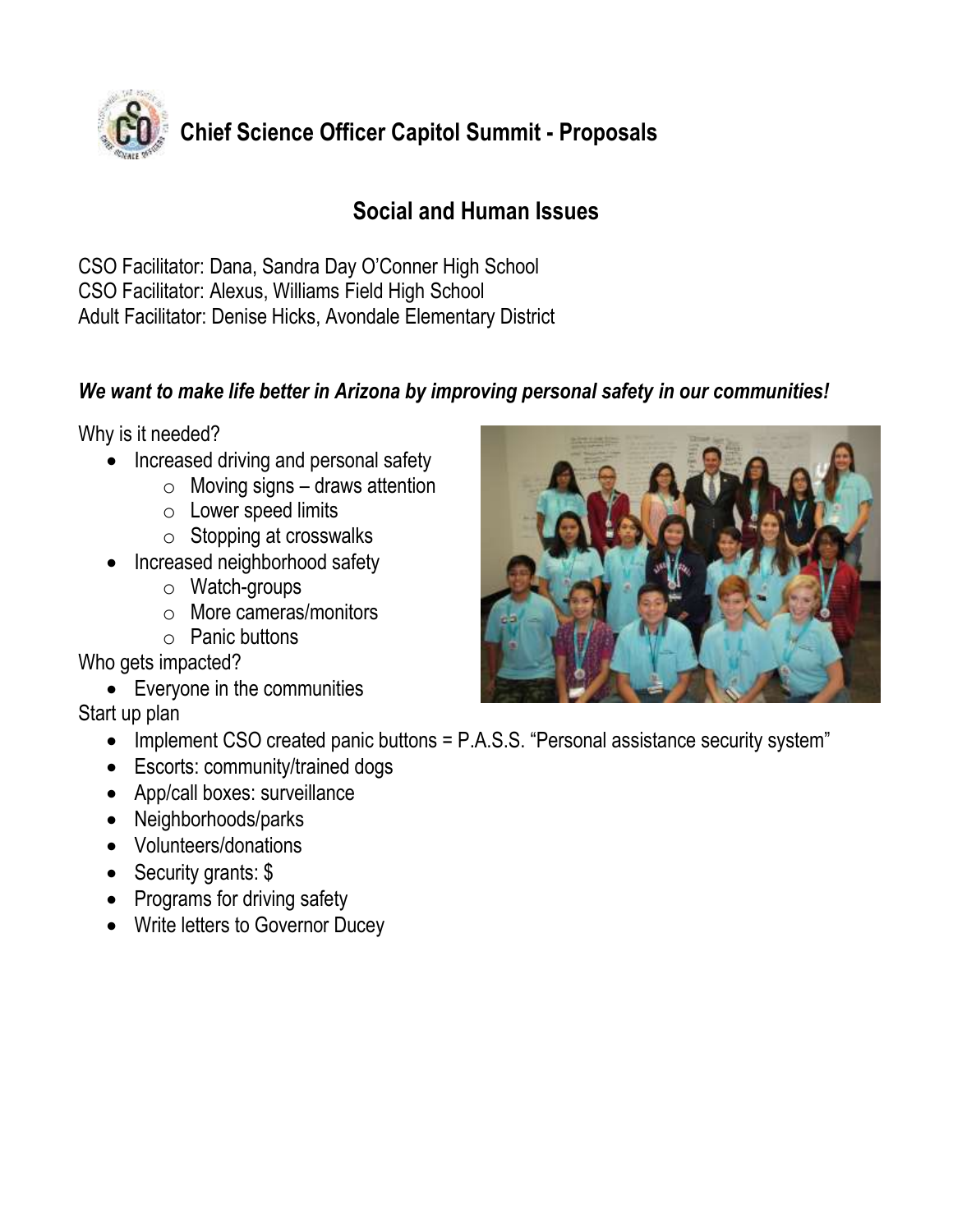

### **Student Voice in Government**

CSO Facilitator: Dhruv, Hamilton High School Adult Facilitator: Cindy Wiste, Pendergast District

#### *We want to make Arizona Education better by getting student voices heard: Student Board of Education!*

Why is it needed?

- Students are being affected by decisions made by legislators, we should have a say in the education that we are getting.
- Students should be able to talk about what they want for them and their schools

Who gets impacted?

• Students in future generations

Cost

- Board of Ed costs: domain names
- App delivery system

**Opposition** 

 Adults who don't think students are mature or responsible enough to make decisions Start up plan

- Any student can participate in the process
- Board for school district
- Reps from district board go to state board (one person per district)
- One student (sitting non-voting member) to go to legislation to represent what the board talked about

Next Steps

 **CSO Dhruv and team are actively pursuing how to implement a student on the State board of education with the help of Arizona Technology Council legislative policy group** 

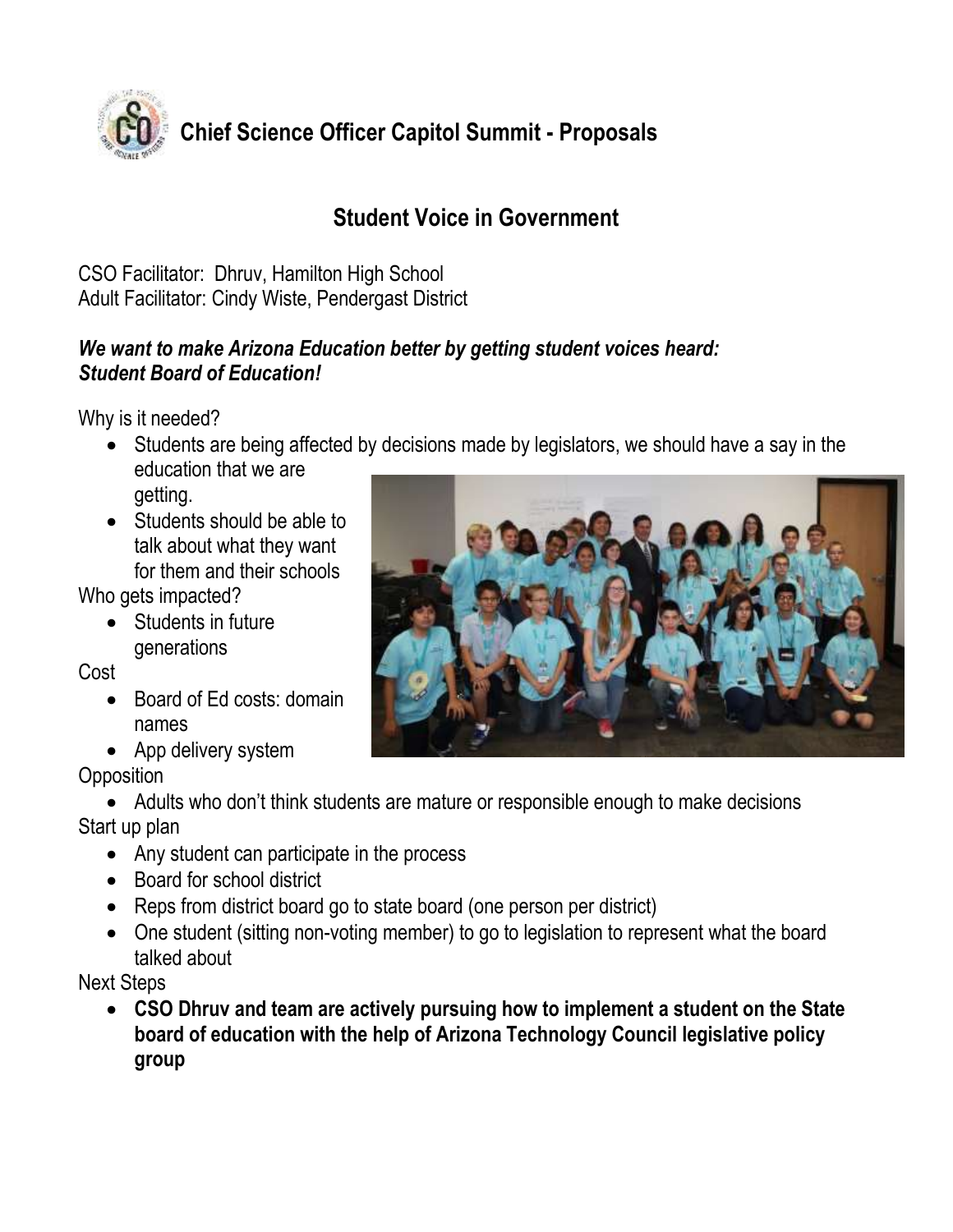

### **Student Voice in Government**

CSO Facilitators: Macy, Franklin Jr High and Nic, Westwood High School Adult Facilitator: Cindy Wiste, Pendergast District

#### *Viral Voices in STEM!*

Why is it needed?

- Students submit ideas/concerns to a student council
- Student council will use media marketing to draw attention to concerns/ideas (video)
- Students vote on ideas
- Ideas with most votes then will be addressed by Governor

Who gets impacted?

• All ages across Arizona

**Costs** 

- Web domain
- Marketing tools
- Utility/labor costs
- Meeting location
- Volunteers
- Umbrella budget

**Opposition** 

• Parents

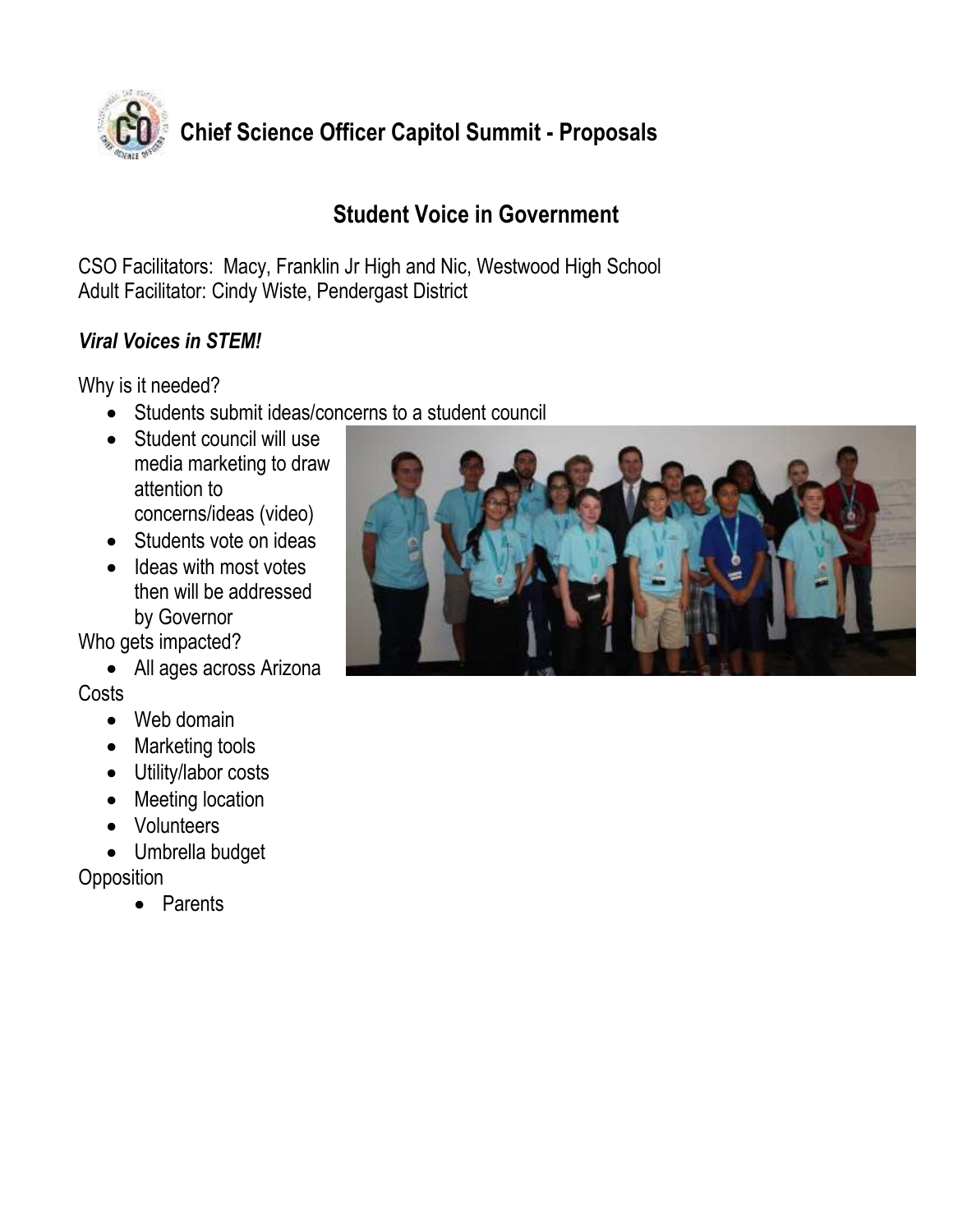

# **Chief Science Officer Capitol Summit - Participants**

#### **190 Chief Science Officers (CSOs) from the following Districts/Schools:**

*The class of 2016-2017 has a total of 220 elected CSOs. These students are 6 th-12th grade Arizona representing 120 public, private and charter schools.* 

| <b>Agua Fria</b>                           | Desert Edge High, Verrado High                                                                            |  |  |
|--------------------------------------------|-----------------------------------------------------------------------------------------------------------|--|--|
| Avondale                                   | Avondale Middle, Centerra Mirage, Copper Trails, Desert Star, Desert Thunder, Michael Anderson Wildflower |  |  |
| <b>Buckeye</b>                             | Bales, Buckeye Elementary, Inca, Jasinski, Sundance, Westpark, Youngker High                              |  |  |
| <b>Casa Grande</b>                         | Casa Verde High, Villago Middle                                                                           |  |  |
| <b>Cave Creek</b>                          | Sonoran Trails                                                                                            |  |  |
| <b>Chandler</b>                            | AZ College Prep, Basha High, Hamilton High, Knox Academy                                                  |  |  |
| <b>Charter</b>                             | Imagine Prep, Sonoran Science, SySTEM K-12                                                                |  |  |
| Creighton                                  | W. T. Machan Elementary                                                                                   |  |  |
| <b>Deer Valley</b>                         | Barry Goldwater, Legend Springs, Mountain Ridge, Sandra Day O'Conner, Sierra Verde, Sonoran Foothills     |  |  |
| <b>Dysart</b>                              | Canyon Ridge                                                                                              |  |  |
| <b>Gilbert</b>                             | Patterson                                                                                                 |  |  |
| <b>Holbrook</b>                            | Holbrook High School                                                                                      |  |  |
| <b>Higley</b>                              | Bridges, Williams Field High                                                                              |  |  |
| <b>Isaac</b>                               | Isaac Middle, Morris K Udall, Pueblo Del Sol                                                              |  |  |
| <b>Kyrene</b>                              | Akimel A-al, Altadena, Centennial, Del Pueblo, Kyrene Middle School                                       |  |  |
| Laveen                                     | Cheatham, Desert Meadows, Laveen, MC Cash, Rogers Ranch, Trailside Point, Vista DelSur                    |  |  |
| Liberty                                    | Freedom                                                                                                   |  |  |
| Littleton                                  | Collier, Estrella Vista, Littleton, Tres Rios                                                             |  |  |
| <b>Madison</b>                             | Madison Prep                                                                                              |  |  |
| <b>Marana</b>                              | Coyote Trails                                                                                             |  |  |
| <b>Mesa Public</b>                         | Dobson High, Eisenhower, Entz, Franklin, Fremont, Highland Arts, Ishikawa, Kino, Mendoza, Mesa Academy,   |  |  |
|                                            | Red Mountain High, Skyline High, Stevenson, Westwood High, Wilson                                         |  |  |
| Peoria                                     | Met Academy                                                                                               |  |  |
| Pendergast                                 | Desert Horizon, Desert Mirage, Garden Lakes, Rio Vista, Sunset Ridge, Villa de Paz                        |  |  |
| <b>Phoenix El</b>                          | Kenilworth School                                                                                         |  |  |
| Phoenix Union Alhambra High                |                                                                                                           |  |  |
| <b>Private</b>                             | Rancho Solano Prep                                                                                        |  |  |
| <b>Roosevelt</b>                           | CO Greenfield                                                                                             |  |  |
| Saddle Mountain Tartesso Elementary School |                                                                                                           |  |  |
| <b>Show Low</b>                            | Sequoia School, Show Low Junior High                                                                      |  |  |
| <b>Tolleson</b>                            | Arizona Desert, Desert Oasis, P. H. Gonzales, Sheely Farms, University High                               |  |  |
| Washington                                 | Orangewood                                                                                                |  |  |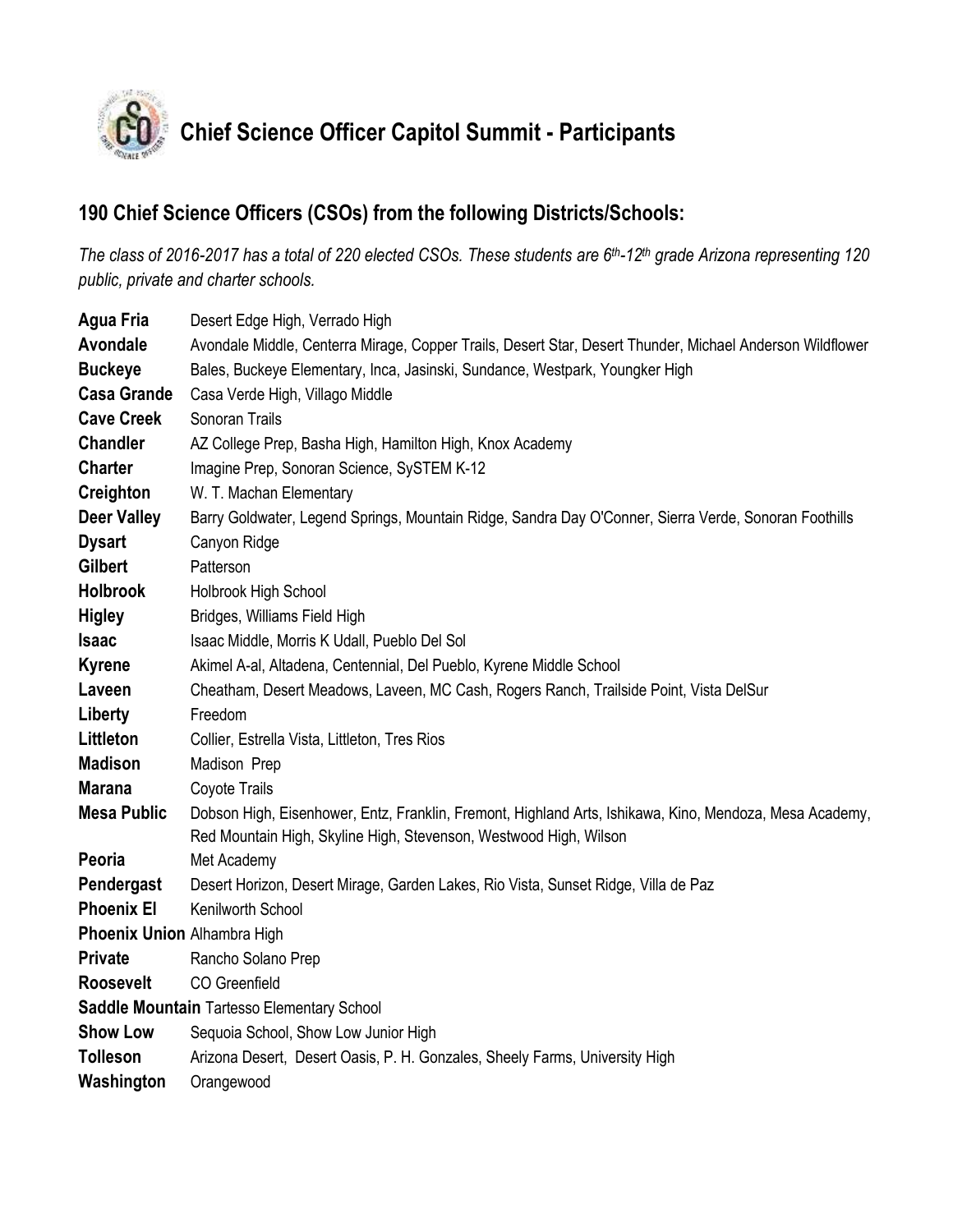

## **Chief Science Officer Capitol Summit - Participants**

#### **26 Legislative Coaches:**

*Supported CSO teams through the process of ideation, initiative development, and pitch preparation. Change Advocates, Legislators, Legislative Staffers, Lobbyists, and Media Specialists were recruited to answer student questions and offer insight as to what questions or road bumps their initiative might come across during the legislative process. They shared real-world examples related to student initiatives, personal experiences, and suggestions to focus a broader initiative into a more digestible/concrete proposal; they also helped students avoid categorizing of people or ideas into political parties and avoid propagating political stereotypes.*

| <b>Session 1</b>                  | <b>Session 2</b>                     | <b>Session 3</b>                  |
|-----------------------------------|--------------------------------------|-----------------------------------|
| Arizona State Rep. Heather Carter | Arizona State Rep. Heather Carter    | <b>AZ Central Credit Union</b>    |
|                                   |                                      | Robin LeMarr and Crystal Kolosick |
| Arizona Technology Council        | Senate Majority Policy Advisor on Ed |                                   |
| Dianne McCallister                | <b>Matt Simon</b>                    | Arizona Commerce Authority        |
|                                   |                                      | Chip Scutari                      |
| Arizona Commerce Authority:       | Senate Ed Research                   |                                   |
| Jamie L. Hogue                    | Catcher Baden                        | <b>AZ Health Services</b>         |
| <b>Michael Kellis</b>             |                                      | Holly Ward                        |
| <b>Brent Brooks</b>               | House Majority Policy Advisor Health |                                   |
| Jason Tadano                      | Ryan Sullivan                        | Governor's Director of            |
|                                   |                                      | Communications                    |
| Chicanos Por La Causa             | House Assistant Research Analyst     | <b>Daniel Ruiz</b>                |
| Carmen Cornejo                    | <b>Michael Hans</b>                  |                                   |
|                                   |                                      | Lobbyists:                        |
| State Farm                        | <b>House Education Research</b>      | <b>Becky Hill</b>                 |
| Gus Miranda                       | Aaron Wonders                        | Jessie Armendt                    |
|                                   |                                      | Emily Ryan                        |
|                                   | House Research                       |                                   |
|                                   | Paul Benny                           |                                   |
|                                   |                                      | Veteran Political Reporter        |
|                                   | Legislative Council:                 | Howie Fischer                     |
|                                   | <b>Todd Bayne</b>                    |                                   |
|                                   | Nadine Sapien                        |                                   |
|                                   |                                      |                                   |
|                                   | Lobbyist                             |                                   |
|                                   | Helena Whitney                       |                                   |
|                                   |                                      |                                   |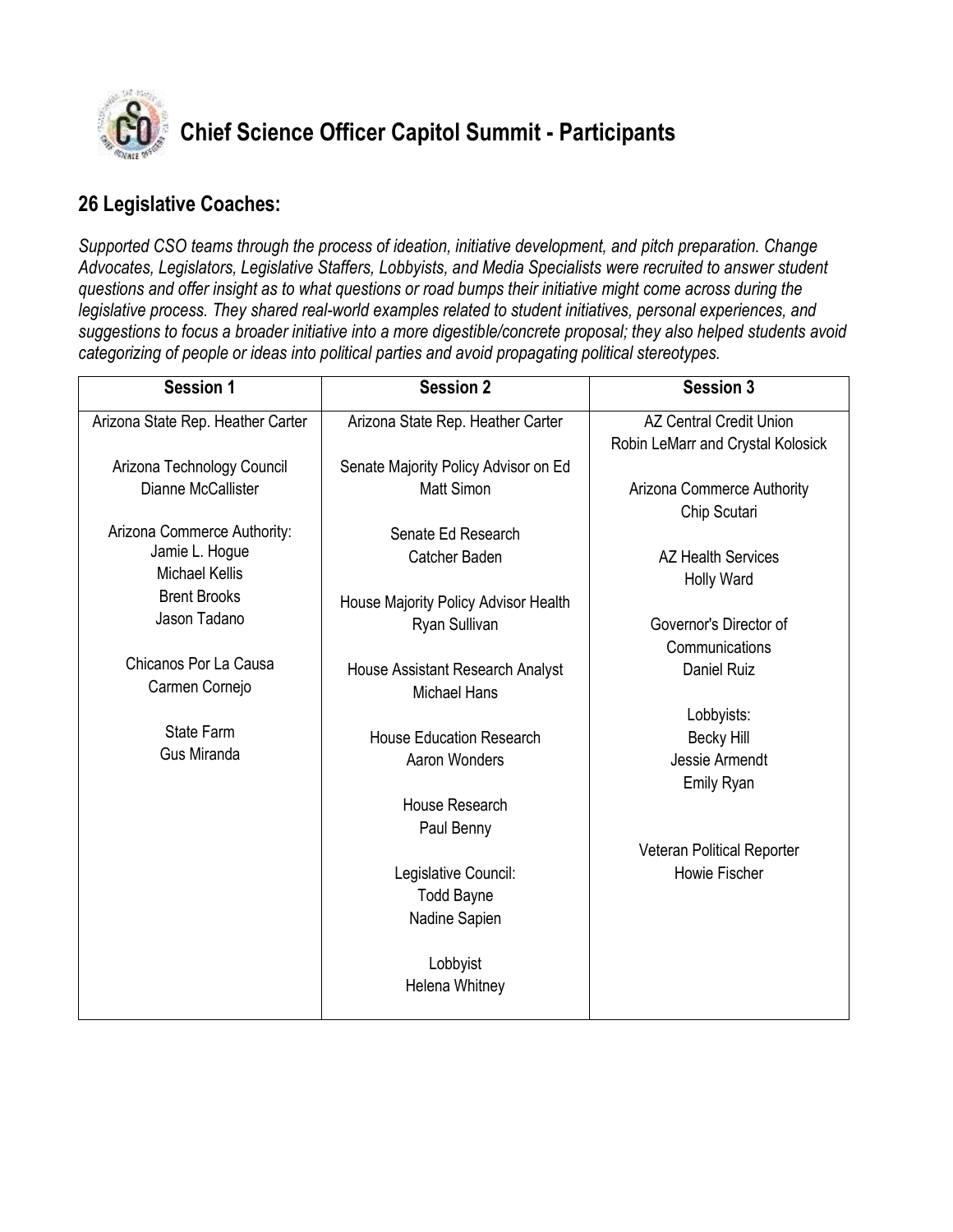

### **Chief Science Officer Capitol Summit – Participants**

#### **10 Jedi Mentors:**

*Community partners supported CSOs while they worked tin teams to accomplish each session progressions. They provided encouragement for all students to participate, helped to answer student questions, and offered insight from business or community partner perspectives on initiative impacts and stakeholders.*

> **ASU Research Professor Richard Toon**

**ASU Science is Fun Jessica Hauer**

**Arizona Business and Education Coalition Patrick Contrades**

> **Arizona School Board Director Tracy Benson**

> > **City of Scottsdale Mike Philips**

**Congressman Grijalva's Office Jennifer Papworth**

**Flinn Foundation Arizona Center for Civic Leadership VP Nancy Welch**

> **Intel and CSO Parent Anna Prakash**

**Morrison Institute for Public Policy William Hart**

> **State Farm Leann Steidinger**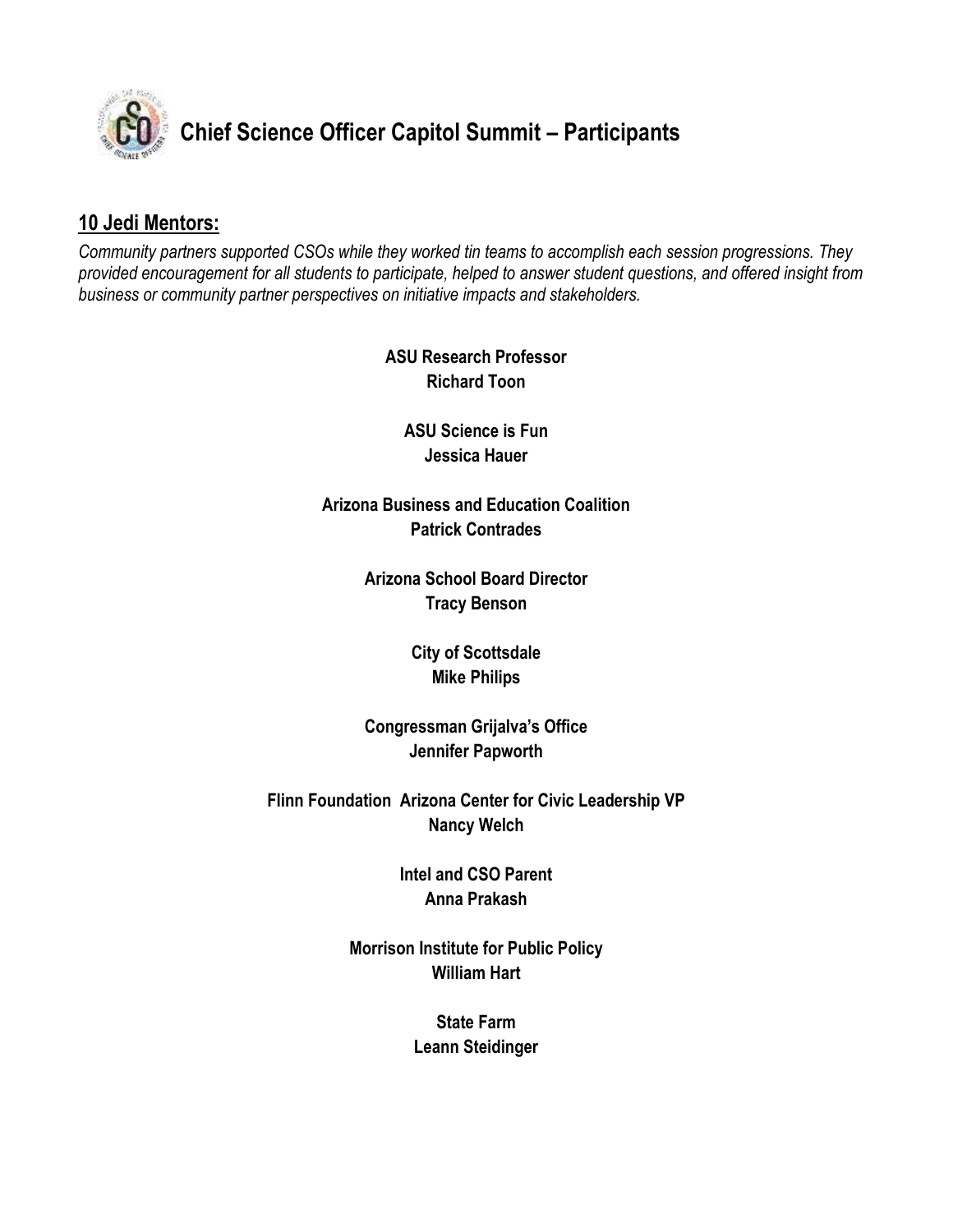

### **Chief Science Officer Capitol Summit – Appendix 1**

#### **CSO Moderator Questions**

- *1. What led you to becoming an Arizona representative? (CSO [Emilio, Freedom Elementary\)](http://chiefscienceofficers.org/cso-cabinet/emilio_freedomeschiefscienceofficers-org/)*
- *2. As a 8th grader at Franklin Jr High, how is my voice heard within current policies?(CSO [Macy\)](http://chiefscienceofficers.org/cso-cabinet/macy_franklinjrchiefscienceofficers-org/)*
- *3. What makes Arizona a unique State to represent? (CSO Emilio, Freedom Elementary)*
- *4. How do you see STEM education changing the face of today's traditional education platform? When would you anticipate seeing changes? (CSO [Riley, University High\)](http://chiefscienceofficers.org/cso-cabinet/riley_universityhschiefscienceofficers-org/)*
- *5. We are all advocating for more STEM programs in schools. While there is certainly an interest among students, many schools have had difficulty finding qualified teachers and sponsors for new STEM clubs and classes. How can we fix this and ensure that quality educators are instructing the next generation of STEM students? [\(CSO Jared, Mountain Ridge High\)](http://chiefscienceofficers.org/cso-cabinet/jared_mtnridgehschiefscienceofficers-org/)*
- *6. All levels of governments have shown increased eagerness to support STEM Education. What are some additional current obstructions that are blocking the progress of STEM Education and how can they be resolved by local, state, or national government? (CSO Jared, Mountain Ridge High)*
- *7. In what ways will teaching citizens how to maintain a healthy lifestyle improve their life and others around them? (CSO [Angie, Alhambra High\)](http://chiefscienceofficers.org/cso-cabinet/angiealhambrahschiefscienceofficers-org/)*
- *8. How will advanced medical technology affect citizens and employees of Arizona?(CSO Angie, Alhambra High)*
- *9. As a community leader, what would you say is one thing that students should know about your role? (CSO Riley, University High)*